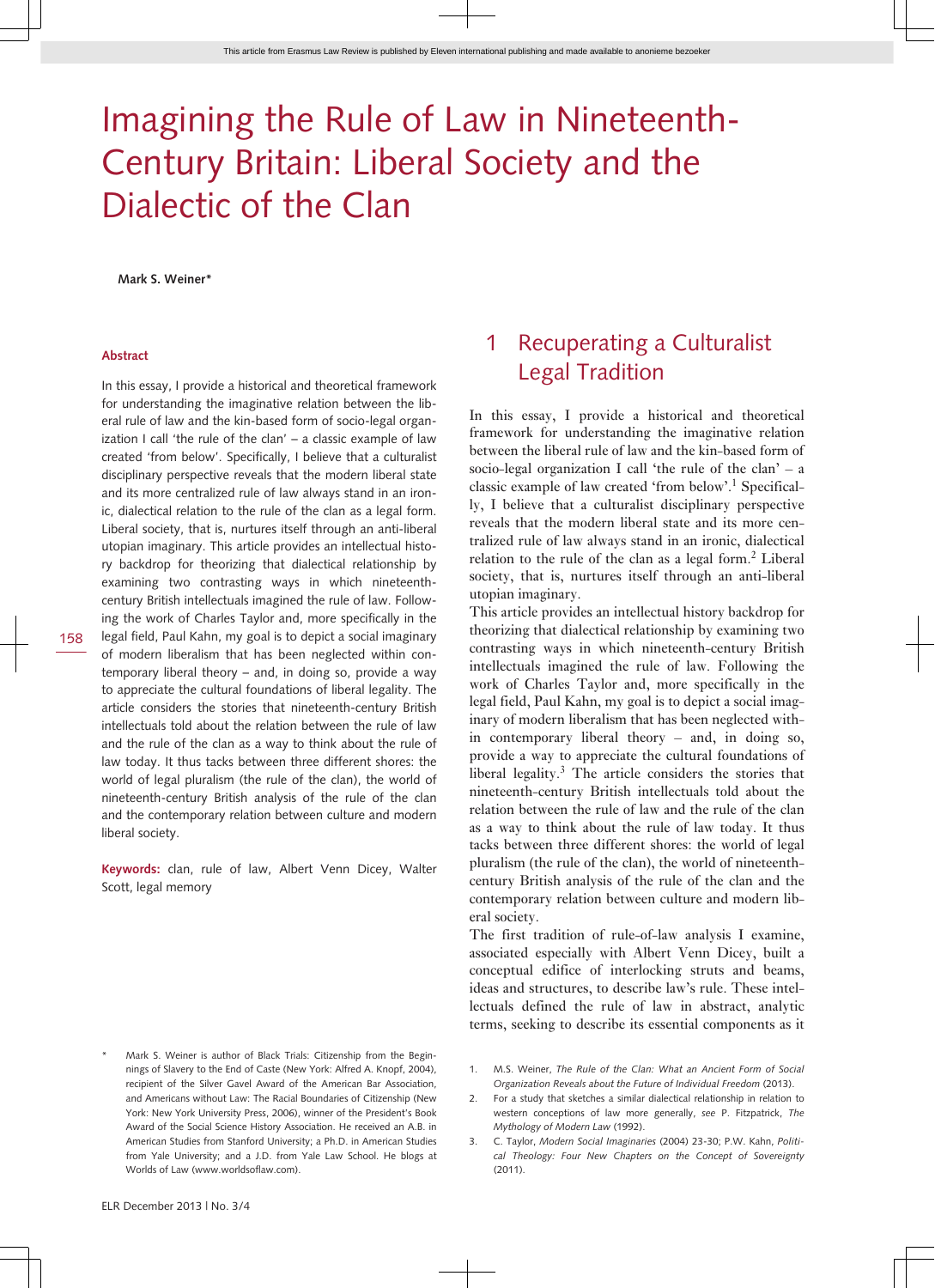appears across varying legal systems and constitutional arrangements. By contrast, the other tradition of legal historians, historical novelists, and liberal state-builders theorized from the ground up. They trained their interpretive attention on the myriad details of social and cultural life that either enabled or threatened the rule of law. Taking as their premise the assumption that law existed in dynamic relation with culture, they attempted to understand and promote those modes of lived experience, both individual and collective, that could support the liberal rule of law.<sup>4</sup> While the conceptual account gave rise to a still-vibrant tradition of scholarship about the state and legality, the culturalist approach has been largely lost to legal studies. Yet I believe that the culturalist tradition contains vital resources for a legal analysis of what the rule of law represents and how it can be sustained.

I focus here on Britain in the nineteenth century for both a substantive reason and, more important, a methodological one. The substantive reason is that Britain has a rich, well-documented clan history, and many readers of the *Erasmus Law Review* will be at least somewhat familiar with it, particularly the history of clans in medieval and early-modern Scotland. Although the dynamics of clan society in Britain are rarely associated with troubled regions of the world today such as Afghanistan or Somalia, the basic legal and cultural issues they involve are strikingly similar. Britain thus provides a focal point within a broad comparative view because it challenges common preconceptions of the rule of the clan's provincialism. It emphasizes the fact that the clan is a universal socio-legal phenomenon.

The methodological reason for turning to Britain, and specifically Britain in the nineteenth century, is more complex, but worth parsing. At the broadest level of remove, I believe a culturalist framework of analysis can build on the writing of a relatively neglected group of nineteenth-century liberal intellectual reformers who saw constitutional and legal questions as fully intertwined with aesthetic and cultural matters. Writing before the full professionalization of the disciplines, these men forwarded a vibrant if unsystematic form of analysis that sought to describe in precise, anthropological detail the cultural foundations of the new liberal nations they were seeking to wrest into being, and they were attentive to the aesthetic qualities of liberalism and its legal traditions. Their early precursor was Edmund Burke, but their more immediate community of discourse included men such as Domingo Sarmiento in

4. For a broad historical backdrop to the related tension between *Physis* and *Nomos* in western intellectual history, and the conceptualization of custom, *see* D.R. Kelley, *The Human Measure: Social Thought in the Western Legal Tradition* (1990).

Argentina, Jón Sigurðsson in Iceland, and István Széchenyi in Hungary.<sup>5</sup>

This group of liberal state-builders was beginning to say something very interesting about the relation between culture and the rule of law and to develop a robust tradition of liberal legal-cultural analysis, but the abstract, theoretical approach exemplified by Dicey's writings pushed their work to the margins of legal intellectual life. I turn to nineteenth-century Britain, then, because it is there that the nascent culturalist tradition was cut short. I look back to this developing tradition, however, not to give uncritical voice to its analysis, though I view its work as valuable and inspiring in itself. Instead, I see that body of analysis as just one stage in the history of the transition from a clan society to the rule of law. In other words, I see it as an index of the changing cultural foundations of modern government. Turning to nineteenth-century Britain is part of an effort not simply of intellectual recovery but also analytic reintegration.

In the following pages, then, I consider two related issues. The first is the philosophic context of Victorian academic studies of the rule of law, which I treat through the work of Dicey, who was central to the development of the rule of law as an idea. Next, I turn to the development of various forms of socio-legal analysis that considered the fall of the clan, or extended kin network, as a primary object of political loyalty and legal authority – one of the topics through which nineteenthcentury thinkers examined the rule of law in cultural terms.<sup>6</sup> I specifically consider how the clan was discussed within the great English-language genres of constitutional history, literary historical romance, and the history of private law. I focus especially on how nineteenth-century thinkers treated the issue of the clan of early medieval England, the distant world of the ancient Anglo-Saxons, though I also take a brief detour to the borderlands of eighteenth-century Scotland. I conclude with a few brief observations on political philosophic themes.

## 2 The Rule of Law: The Analytic Approach of Albert Venn Dicey

The origin of the modern concept of the rule of law lies in the work of English constitutional theorist Albert

<sup>5.</sup> For my views of Sarmiento, *see* 'Domingo Sarmiento and the Cultural History of Law in the Americas', 63 *Rutgers Law Review* 3, 101-115 (2011). I have discussed my views of Burke in '"Political Culture" and the Concept of Law as an Aspect of Early Modern Citizenship: Burke, Herder, Savigny', Symposium on Comparative Early Modern Legal History, Center for Renaissance Studies, Newberry Library, Chicago, IL, November 2005 (unpublished paper available upon request).

<sup>6.</sup> For a wide-ranging historical analysis of the changing intellectual treatment of the *Roman* clan (*gens*), *see* C.J. Smith, *The Roman Clan: The* Gens *from Ancient Ideology to Modern Anthropology* (2006).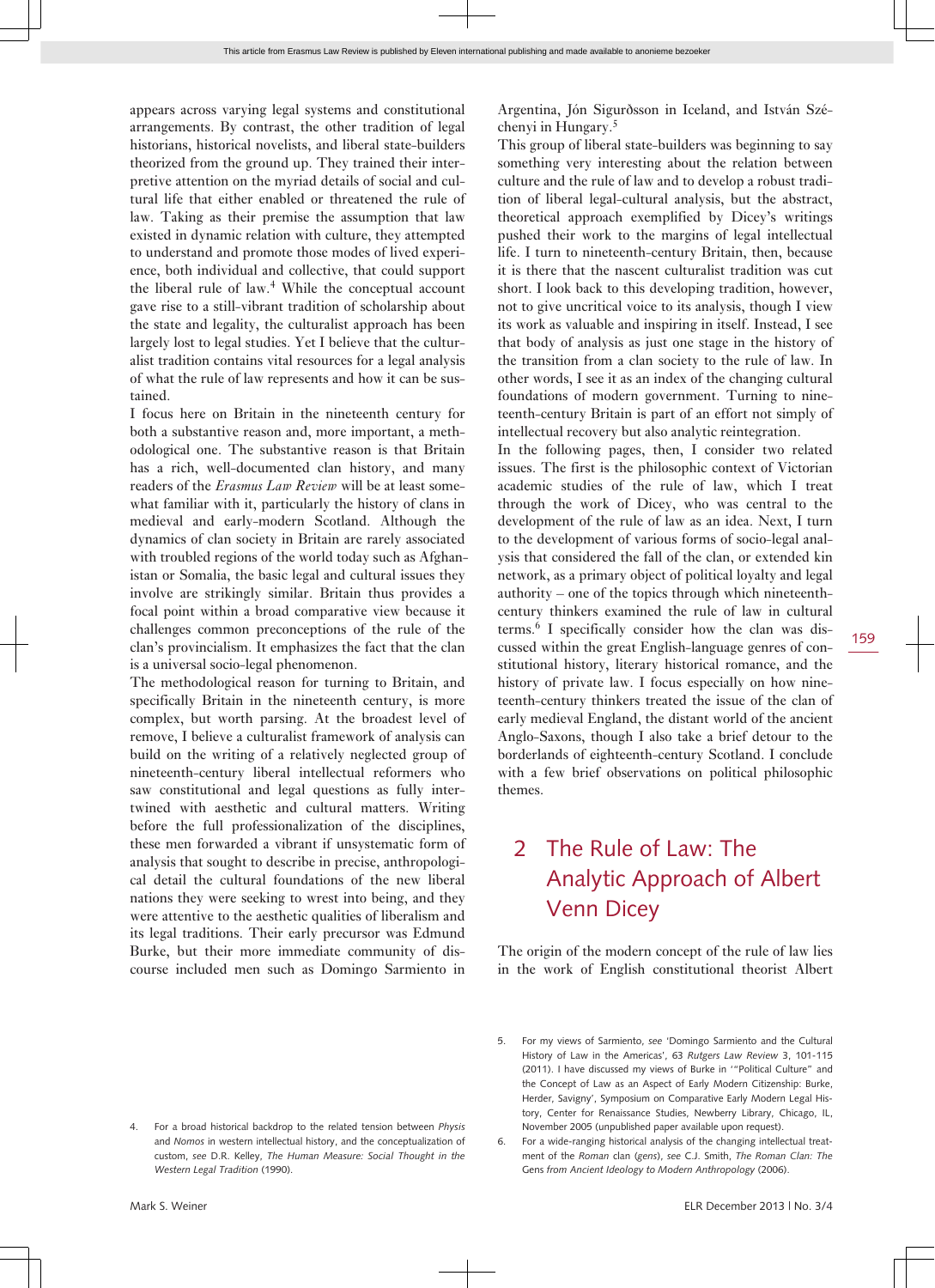Venn Dicey.<sup>7</sup> Born in 1835, Dicey was raised in the lofty circles of the Victorian liberal intelligentsia, and he has the kind of biography which inspires the envy academics often feel when reading about nineteenthcentury men of letters. He was the son of one of the most prominent publishers of his time; his mother personally taught him Greek and Latin when he was a child; Darwin was a relative, and he counted Sir James Fitzjames Stephen as his cousin (and so was related by marriage to the great legal historian Frederic Maitland); at Balliol College, he was a student of Benjamin Jowett, known today for his beautiful translations of Plato; and a few years after being called to the bar at Inner Temple, he toured the United States with his friend Lord Bryce, author of *The American Commonwealth* (1888), a classic portrait of the US political scene.

In 1885, three years after assuming the Vinerian professorship of law at Oxford, a chair first held by William Blackstone, Dicey published a treatise on the basis of his inaugural lectures. *Introduction to the Study of the Law of the Constitution* quickly became a touchstone of Anglo-American legal thought. Dicey sought to describe the central characteristics of English government, the most important of which was the rule of law. Dicey defined the rule of law in Britain in terms of three critical attributes. The first was the absence of arbitrary government power (in his words, 'that no man is punishable or can be lawfully made to suffer in body or goods except for a distinct breach of law established in the ordinary legal manner before the ordinary Courts of the land').<sup>8</sup> The second was equality before the law (that is, 'that every man, whatever be his rank or condition, is subject to the ordinary law of the realm and amenable to the jurisdiction of the ordinary tribunals').<sup>9</sup> And the third was the fact that constitutional law in Britain arose from the decisions of judges adjudicating private disputes, rather than being imposed by a code from above. Therefore, as a conceptual matter, individual rights were not the consequence of constitutional law but rather its source, and so they were less capable of suspension than under systems of civil law on the continent.

Dicey's discussion of the rule of law remains profoundly influential today. His definition is the basis for nearly all subsequent accounts of the concept. The argument that the rule of law involves constitutionally constrained government and individual legal equality, whatever those notions might mean in their details, is the point of origin to which scholars from economist Friedrich Hayek to philosopher Joseph Raz trace their work, citing Dicey's analysis as foundational before turning to

8. A.V. Dicey, *Introduction to the Study of the Law of the Constitution* (1982 [1885]), at 110.

elaborate, supplement, or modify his principles.<sup>10</sup> He supplied liberals with their essential terms of analysis, the basic vocabulary with which the rule of law is described today – and for this, he is widely celebrated. Moreover, Dicey shaped scholarly analysis in a manner that is not often acknowledged; indeed, it is typically taken for granted. The approach and analysis that he pursued, and that subsequent writers followed, seeks to define the rule of law in imminent conceptual terms. His is largely a de-historicized look from above, which renders both his work and the analytic tradition of rule of law scholarship it established resolutely abstract, focused on philosophical terms and their precise definitions.

Dicey's scholarship contrasts notably in this respect with the culturalist approach.<sup>11</sup> This approach attracted Dicey, but he deliberately chose not to follow it. Dicey's repudiation is evident especially in the second section of *Law of the Constitution*, where he theorizes the nature of the rule of law and establishes his analytic orientation by explicitly excluding a culturalist analysis. Significantly, Dicey begins this discussion not by directly advancing the three kindred notions at the heart of his definition, but instead by describing a very different academic project and justifying his reasons for not pursuing it. This alternative project would have centered on what he evocatively called 'the legality of English habits and feeling' – in other words, just what it was that made English culture seem so eminently compatible with liberal institutions, a phenomenon a great many foreign observers noted at the time.12 In this regard, Dicey discusses at length a comparison of England and Switzerland made by Alexis de Tocqueville in which the Swiss come off rather badly as lacking true democratic values (the future of federal Switzerland was a key interest for many liberals then, much as the fate of Turkey is today). '[I]f violence were to destroy the Republican institutions in most of the Swiss Cantons', writes Tocqueville in a characteristic part of a passage from which Dicey quotes (the passage is the longest quotation in his book):

it would be by no means certain that after rather a short state of transition the people would not grow accustomed to the loss of liberty. In the United States

<sup>7.</sup> On Dicey, *see* R.E. Michener, 'Foreword', in A.V. Dicey, *Introduction to the Study of the Law of the Constitution* (1982 [1885]) xi-xxiii. For a recent survey of approaches to the rule of law, *see* B.Z. Tamanaha, *On the Rule of Law: History, Politics, Theory* (2004). In this discussion, I set aside the tradition of critical analysis of the rule of law associated with Western Marxism.

<sup>9.</sup> *Ibid.,* 114.

<sup>10.</sup> *See, e.g.,* F.A. Hayek, *The Constitution of Liberty: The Definitive Edition*, The Collected Works of F.A. Hayek, Vol. 17, ed. R. Hamowy (2011 [1960]) 306, and Joseph Raz's discussion of the formal conception of law and citation and criticism of Dicey in 'The Rule of Law and Its Virtue', in J. Raz, *The Authority of Law* (2009) 210-229, at 218, n. 7.

<sup>11.</sup> Dicey's scholarship also differs dramatically from the analysis offered today in the occasional policy publications of development NGOs. These tend to be practical treatments of specific national problems and particular state institutions written to solve local challenges rather than to develop more general theoretical or historical frameworks of analysis. *See, e.g.,* United States Institute of Peace, *Establishing the Rule of Law in Afghanistan*, Special Report No. 117 (March 2004), <www.usip.org/ publications/ establishing -rule -law -afghanistan> (accessed 14 May 2012). For a discussion of the implications of competing definitions of the rule of law for practitioners, *see* R.K. Belton, 'Competing Definitions of the Rule of Law', Carnegie Papers, Rule of Law Series, Democracy and Rule of Law Project, No. 55 (January 2005).

<sup>12.</sup> Dicey, above n. 8, at 108. *See also* R. Gneist, *History of the English Constitution*, trans. P.A. Ashworth (1886).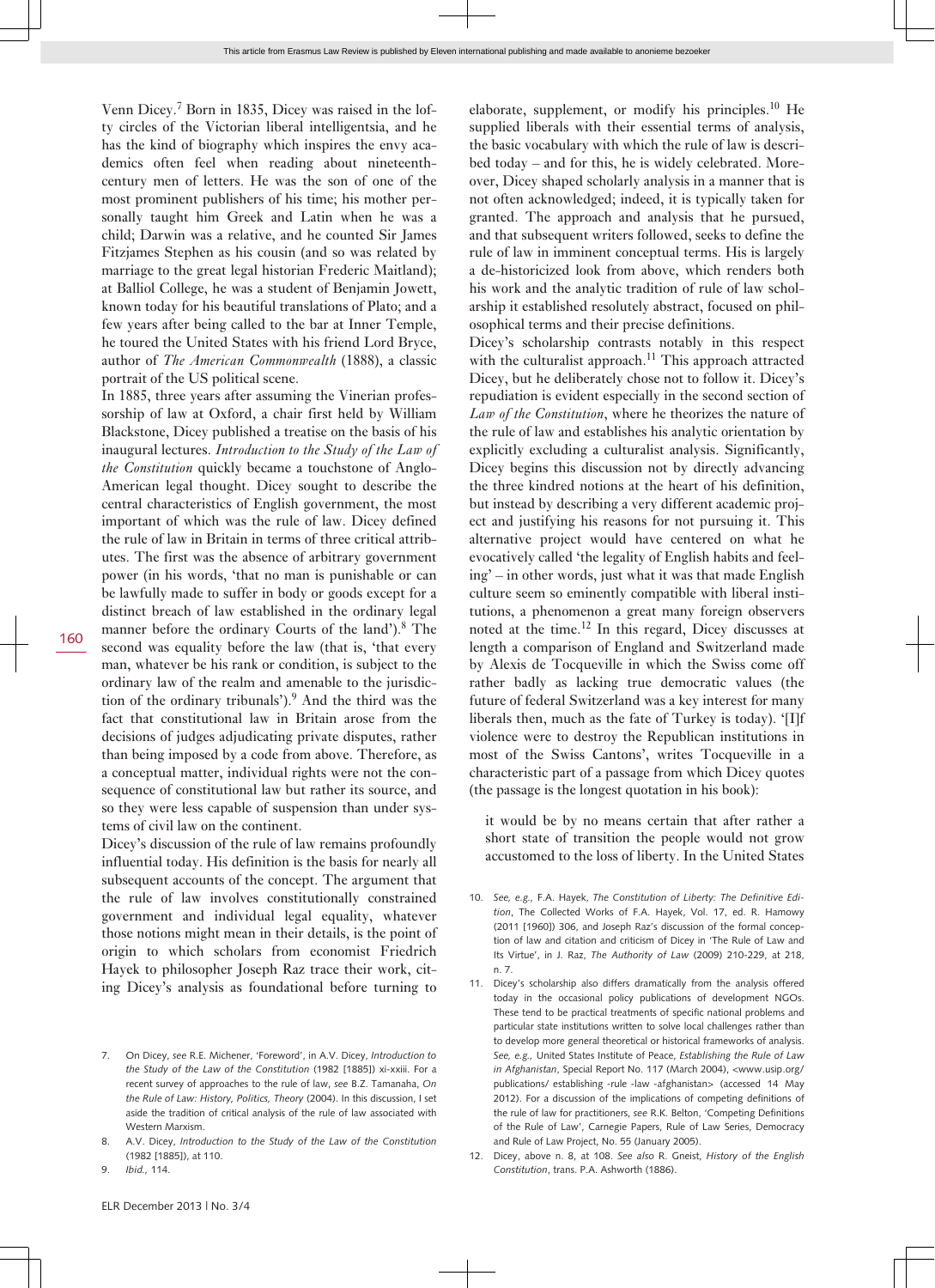and in England there seems to be more liberty in the customs than in the laws of the people. In Switzerland there seems to be more liberty in the laws than in the customs of the country.<sup>13</sup>

The Swiss, in other words, live under the rule of law because of the political commitments and strength of their state; the English live under the rule of law because of their culture, of which their state is but one reflection.

Dicey was ambivalent about this type of analysis, for even as he believed Tocqueville was on to something very important, he also was frustrated by his lack of terminological precision. Most especially, just what was this 'liberty' to which the Swiss were culturally unaccustomed and for which the English seemed so temperamentally suited? How could one define it precisely? What were its component parts? Tocqueville at least was unclear on the point. And it is here that Dicey begins his own work – commencing with a modest nod suggesting that if Tocqueville could not successfully complete such a project, nobody could; then expressing a desire to overcome Tocqueville's characteristic lack of terminological precision; and then launching into the extended philosophical treatment of the rule of law that established the tradition of analysis still dominant today. Dicey does not reject in principle the study of the cultural foundations of English legality. Instead, he describes his own study as something to be undertaken 'first', as a prelude to a more informed discussion of the way the rule of law was rooted in common habits and feeling.14 Ironically, however, his own analysis had such a deep impact that scholars never returned to the discussion of law and culture which may have encouraged him to undertake his project from the start. As a consequence of the very philosophical strength of his work, the study of the rule of law instead became almost *conceptually* bound to the exclusion of a culturalist analysis. The force of this exclusion can be seen not only in the dominance of Dicey's analytic model, but also in the unfortunate fate of the project he declined to pursue, which could have been immensely enriched over time had legal scholars chosen to return to it with the fruits of analytic jurisprudence. The writings of Tocqueville, for instance, ultimately spawned a body of national values research that takes as its central concern not law's rule, or even law, but rather 'community' life and its voluntary associations (a good example is Robert Bellah *et al.*, *Habits of the Heart*).15 The Tocquevillean sociological tradition, that is, became isolated from a concern with specifically legal forms. At the same time, many scholars who have called for a cultural turn in legal scholarship, those with the training to think in precise doctrinal and legal categories, rarely engage in the thick anthropological analysis, inspired by the work of Clifford Geertz, that might illuminate the rich cultural particularity and, in the words of Pitirim Sorokin, the structures of 'logico-meaningful integration', in which law finds its force.<sup>16</sup> Their work instead tends to have an abstract, neo-Kantian flavor, focused on moral abstractions rather than factual particulars. Lacking is a form of analysis that would link reflection on specific cultural forms, the kind Dicey had in mind when he spoke of English habits and feeling, and which he surely observed during his American travels with Lord Bryce, with the definitional precision of the rule of law that he forged in *Law of the Constitution*.

### 3 The Liberal Rule of Law and the Fall of the Clan

And this is where one might return to the work of Dicey's contemporaries. With a high level of sophistication, though not always with full self-consciousness, many of his colleagues were imagining the rule of law in precise cultural terms, providing through their disparate works an implicit typology of the cultural conditions required for a liberal legal system. Their approach was not that of Tocqueville, who was interested finally in the relation between culture and *democracy*, an essentially political concern; rather, it was a subset of that larger project that attended to specifically legal concepts and institutions. In the next section of this article, I consider how some of these thinkers treated a specific cultural component of the rule of law: the fall of the clan as an object of political loyalty and legal authority. Here, after noting the diversity of forms the rule of the clan today takes, I consider Victorian concerns about medieval law that fed into their treatment of the clan and its legal history.

Clans are tribes or tribal subdivisions, often corresponding to a geographic region, united by common descent from a real or mythic ancestor and by a strong corporate identity. In some respects, they can be considered the original form of human social organization. The rule of the clan takes three main forms, spread across a wide continuum of state development. First, and most prominently, it consists of the legal structures and cultural values of societies organized primarily on the basis of kinship – societies in which the extended family is vital for social and legal action and in which individuals have little choice but to maintain a strong clan identity. Second, the rule of the clan includes the political arrange-

<sup>13.</sup> Dicey, above n. 8, at 109.

<sup>14.</sup> *Ibid.,* at 110.

<sup>15.</sup> R.N. Bellah *et al.*, *Habits of the Heart: Individualism and Commitment in American Life* (2007 [1985]).

<sup>16.</sup> C. Geertz, 'Thick Description: Toward an Interpretive Theory of Culture', in *The Interpretation of Cultures* (1973) 3-20; P. Sorokin, *Social and Cultures Dynamics*, 3 vols. (1937) 145. For one contemporary scholar's influential approach to the cultural study of law, partly influenced by Geertz, *see* P.W. Kahn, *The Cultural Study of Law: Reconstructing Legal Scholarship* (2000); for a later, compelling interpretation by that same scholar of modern popular cultural texts, *see* P.W. Kahn, *Finding Ourselves at the Movies: Philosophy for a New Generation* (2013).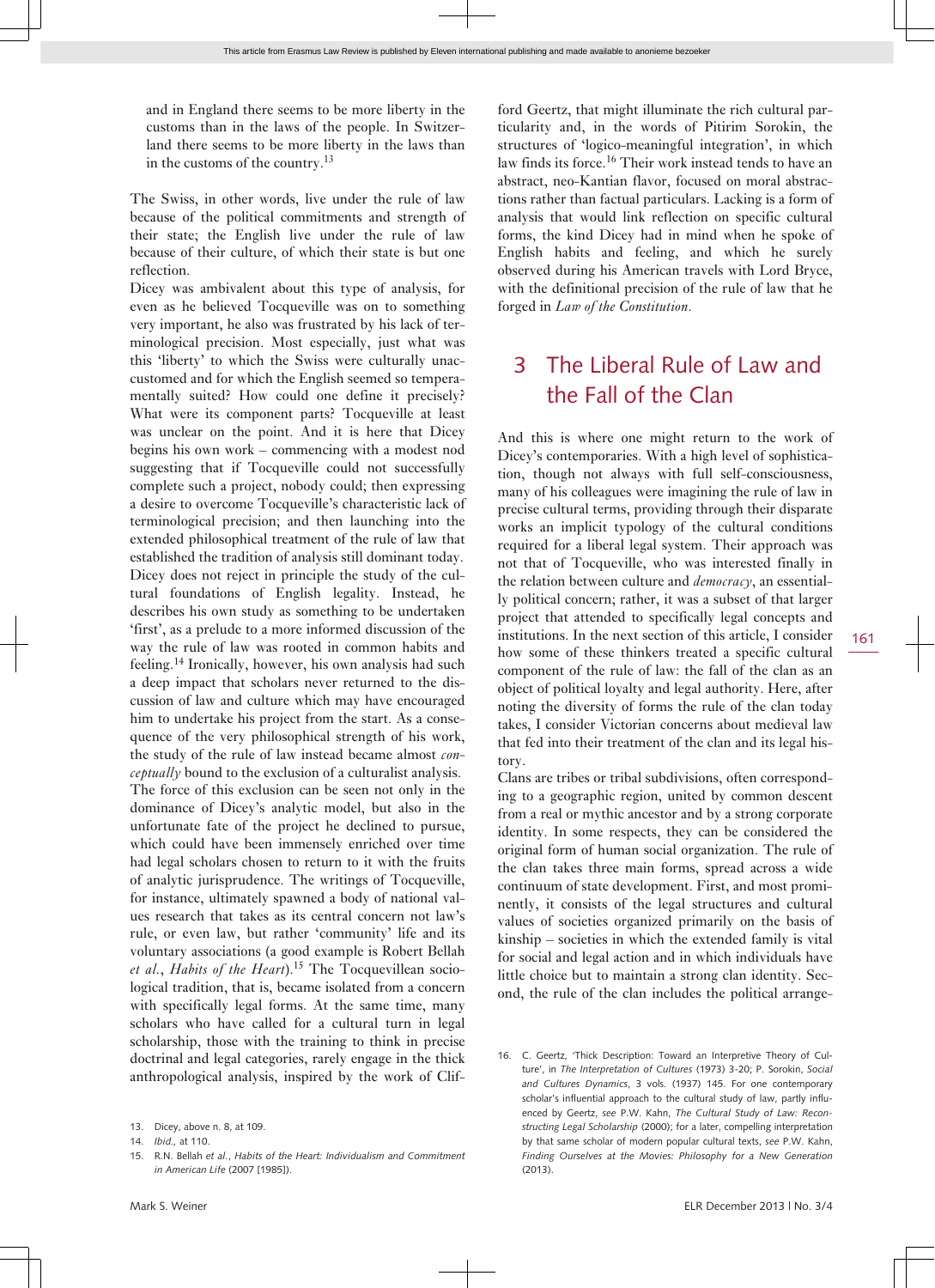ments of societies governed by 'clannism'.17 These societies possess the outward trappings of a modern state but are founded on informal patronage networks, especially those of kinship, and traditional ideals of patriarchal family authority. In nations pervaded by clannism, government is coopted for purely factional purposes and the state treats citizens not as autonomous actors but rather as troublesome dependents to be managed. Finally, and most broadly, the rule of the clan includes the range of communal associations that grow within the modern state when its authority is weak or in places where its writ fails to run, such as inner cities. These three variant forms of the rule of the clan are united in an important respect. In comparison to modern liberal societies, communities governed by the rule of the clan possess far more limited social space for personal, individual freedom. This is because the rights and obligations of individuals are deeply influenced by their places within the kin groups to which they inexorably belong. In societies where group solidarity is a preeminent value, people lack what the late Palestinian intellectual Hisham Shirabi called 'the individual's claim to autonomous right'.<sup>18</sup>

The meaning of the clan today involves most evidently its *continuing* role as a political actor in places such as Central Asia and the Caucuses and its surprising persistence in the face of colonial and Soviet programs of socio-economic modernization.<sup>19</sup> Nineteenth-century British writers, similarly, examined the clan in its contemporary political dimensions, especially in their writings on colonial policy in India. More important, though, the subject also returned them to a lost world, to Anglo-Saxon England and continental Germanic law after the fall of the western Roman empire.<sup>20</sup>

In nineteenth-century Britain, the early middle ages were a subject of great fascination not only for historians, but also for intellectuals and artists generally.<sup>21</sup> The perceived organic harmony of medieval England and northern Europe, in particular, served as a powerful point of protest against the fragmentation, conflict and anomie of modern life, providing a ready avenue for social criticism. The influence of medieval thought can thus be seen at work upon figures as dissimilar as

- 17. United Nations Development Programme, Regional Bureau for Arab States, *Arab Human Development Report 2004: Towards Freedom in the Arab World* (2005) 145-146.
- 18. H. Sharabi, *Neopatriarchy: A Theory of Distorted Change in Arab Society* (1988) 46.
- 19. For two studies of such persistence, *see* K. Collins, *Clan Politics and Regime Transition in Central Asia* (2006) and E. Schatz, *Modern Clan Politics: The Power of 'Blood' in Kazakhstan and Beyond* (2004).
- 20. On India, see for instance the writings on India of John Stuart Mill and Henry Sumner Maine. *See* L. Zastoupil, *John Stuart Mill and India* (1994) and K. Mantena, *Alibis of Empire: Henry Maine and the Ends of Liberal Imperialism* (2010).
- 21. *See* A. Chandler, *A Dream of Order: The Medieval Ideal in Nineteenth-Century English Literature* (1970). *See also* R.H. Bloch and S.G. Nicols (eds.), *Medievalism and the Modernist Temper* (1996); S. Collini, *English Pasts: Essays in Culture and History* (1999) and A.D. Culler, *The Victorian Mirror of History* (1985). Much of the discussion below also implicates the relation between British and German historical writing, on which *see* B. Stuchtey and P. Wende, *British and German Historiography, 1750-1950: Traditions, Perceptions, and Transfers* (2000).

Cardinal Newman and those who followed him into the Catholic Church and the hothouse flowers of the Pre-Raphaelite circle.

Legal thinkers, too, were fascinated by how the medieval world reflected upon present-day realities, but with an important caveat. Whereas a good deal of Romantic and Victorian medievalism was reactionary in spirit, legal thinkers were most nearly always of a liberal temper. This is not to say they all were Whigs at the ballot box, but rather that they valued democratic government, private property, and individual liberty, and that though they often spoke of the middle ages in a reverential tone, they never indulged in fantasies of returning to them. Instead, they were central figures in the great conceptual achievement, described by historian J.W. Burrow, in which nineteenth-century liberals yoked a pious respect for the past to a belief in progressive historical development by finding in early Anglo-Saxon society the wellspring of English liberty.<sup>22</sup> From this perspective, whose origins lie in the sixteenth century but which was given substantially new form and complexity within the modern social sciences, the medieval legal past was not a point of departure from which Britain made a political *descent*, nor a vantage to be denigrated as merely that of a benighted history (as it would become in France). Rather, the medieval past was the vital source of contemporary liberal institutions, whose very survival relied upon a continual imaginative engagement with it.

Such engagement was seen as directly countering the anxieties about the fate of modern liberal government that historians brought to their study of medieval law. Victorian intellectuals identified a range of challenges posed by liberalism to individual citizens and to the soul of the nation at large, but perhaps the most concerning of them was the danger of social disorder – or, to be more precise, and to use one of the keywords of the British nineteenth century, the threat of 'lawlessness'. This threat arose, many intellectuals believed, because liberalism tended to facilitate personal freedom by removing ordinary people from a vital connection with what nineteenth-century German liberal scholar Otto von Gierke evocatively called the 'noble edifice' of 'organic associations', including family, tribe, guild, and nation – a process of separation that diminished individual identification with the law, which had grown upon this organic, communal framework.23 Liberalism, that is, severed people from the concrete and personal element of law that gave it psychological force and allowed it to serve as an instrument of social control. This anxiety was felt not only in regards to civic life in Britain, but also in relation to the international legal order, which liberals were beginning to imagine and which they believed would demand new forms of identification with a distant transnational state.

<sup>22.</sup> *See* J.W. Burrow, *A Liberal Descent: Victorian Historians and the English Past* (1981).

<sup>23.</sup> O. von Gierke, *Community in Historical Perspective* [*Das deutsche Genossenschaftsrecht* (1868)], trans. M. Fischer, ed. A. Black (1990), 2.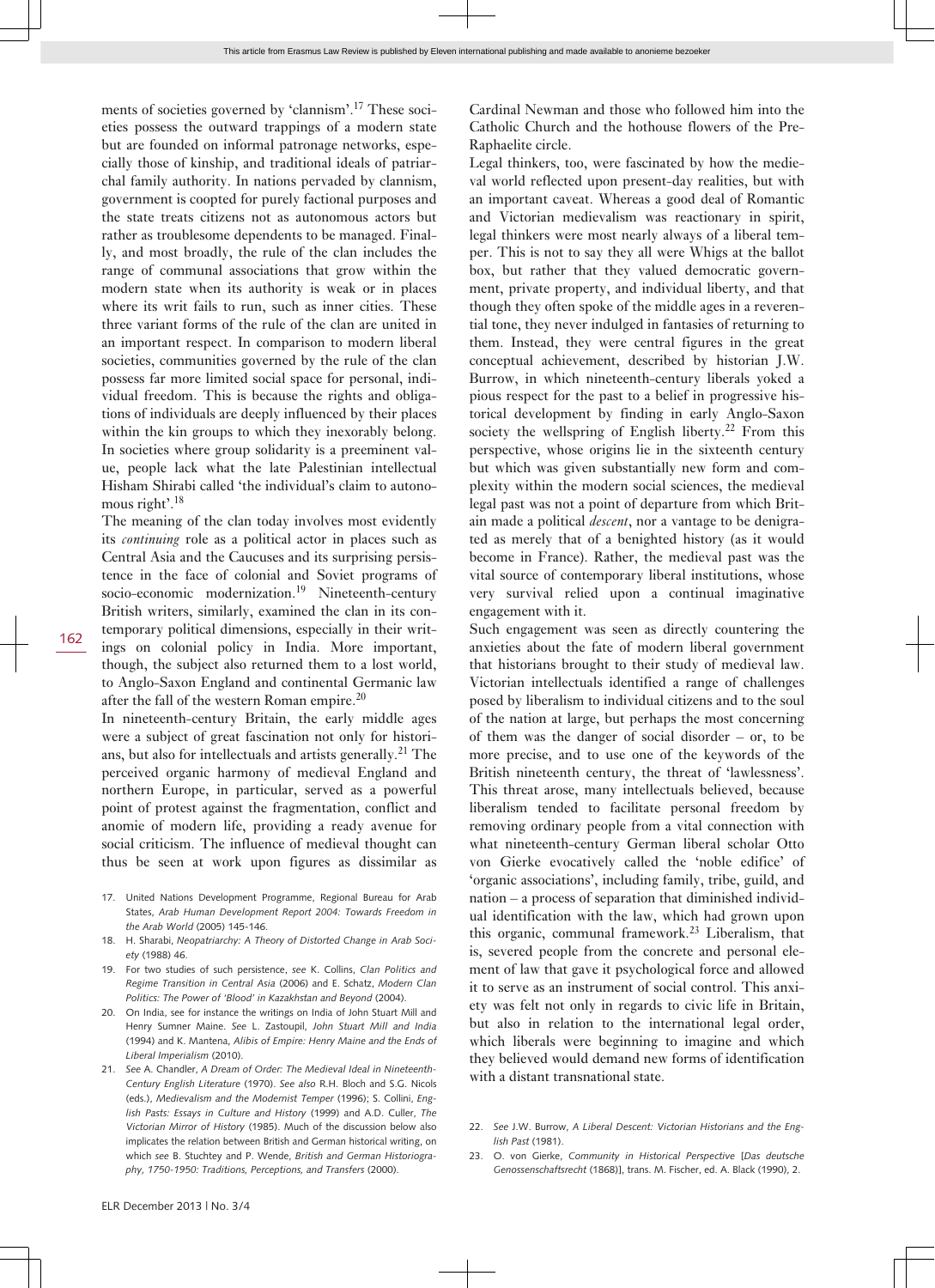Medieval Germanic law, by contrast, was a legal system so concrete in its establishment of legal relations, so richly cultural in its animating principles and external forms, that the folklorist Jacob Grimm, one of the Brothers Grimm and a student of jurist Karl Friedrich von Savigny, enthusiastically spoke of its 'poetic' and 'sensuous' quality.<sup>24</sup> In this ancient Germanic world, a seller would release all claims to land by extinguishing the fire in his hearth and delivering a clod of soil to the buyer; a widow would free herself from liability for her husband's debts by placing her house key upon his funeral bier; a man would remove himself from liability for his family's crimes (though also from inheriting their wealth) by breaking a bundle of alder branches and throwing them into the four corners of a courtroom; a hand-clasp or a bow of the head established lifelong feudal relationships; and legal codes were filled with alliterative compounds and rhymes, such as 'Erbe und Eigen' (heritage and title) or 'wer darf jagen darf auch hagen' (he who has the right to hunt may also enclose the land).25 In Anglo-Saxon England, which revealed Germanic law in its least admixed form (that is, removed from the influence of Rome), the law was a phenomenon for the eyes, ears and touch. It was a common belief among nineteenth-century writers that liberal government might be sustained into the future only if it could acquire a similar cultural rootedness and power (thus, for instance, Bagehot's celebrated discussion of the 'ornamental' aspects of the English constitution).<sup>26</sup>

Writing about the legal significance of the clan provided one way for British writers to connect modern liberal institutions with this original cultural authority. It offered, in this respect, a dual approach to the cultural preconditions of the rule of law: first, an analysis of the development of the rule of law out of organic principles of kinship and their transformation in the distant past and, second, the development of a particular memory of that history as a cultural and aesthetic strategy to maintain the rule of law in the present day. This dual approach animates three great genres of nineteenthcentury British letters – constitutional history, literary historical romance, and the history of private law, especially that of real property – each of which tells a similar story about the clan and, as important, follows a parallel strategy to its representation. In each instance of the form I discuss in the following section, I consider writ-

26. [W. Bagehot], *Bagehot: The English Constitution*, Cambridge Texts in the History of Political Thought, ed. P. Smith (2001) 143 ('Of Changes of Ministry'). For a stimulating *contemporary* work following in this tradition, *see* B.J. Hibbitts, 'Coming to Our Senses: Communication and Legal Expression in Performance Cultures', 41 *Emory Law Journal*, 873-960 (1992).

ers who were either representative of or foundational to the genre.

#### 4 Three Genres of Culturalist Analysis of the Clan's Decline

Constitutional history offers an appropriate place to begin because one of the most striking aspects of the field is the degree to which it considered English legal history in its social and cultural dimensions. The origins of this sensitivity are unclear, but they probably have something to do with the fact that the common law was formed in the context of a colonial occupation from the confluence of two distinct societies, the Germanic and the Norman, and because a national literature and a national legal code were born simultaneously in England, under the reign of the great King Alfred, a patron of both the common tongue and the administration of justice. In any event, constitutional historians of the nineteenth century tended to portray the culture of early Anglo-Saxon kinship and its ultimate destruction as the historical underpinning of the liberal principle of government under law.

This position was advanced especially in the influential works of the 1860s and 1870s by legal and architectural historian (and Gladstonian liberal) Edward Freeman, author of *The Growth of the English Constitution* (1872) and *The History of the Norman Conquestof England* (1867). Like many books of the time, Freeman's work begins its larger nationalist narrative by describing the all-important transformation of Germanic notions of monarchical authority.27 The account begins in the intimate warrior societies on the continent described by the Roman historian Tacitus, in which members of a tribe voiced ascent to policies by pounding spears at communal assemblies. From these small bands centered around family groups – or *kin* – grew their leaders, the chiefs of the kin – or *kings* – who ruled over a common, homogenous group of relations (Freeman was especially fond of etymologies, and he used them with the force of romantic literary symbols). Then, in England, came an epochal change. Having crossed the North Sea, these Germanic tribal societies prospered and grew, and kings came in time to rule not over a single people so much as a common territory. They became not simply kings of the West Saxons, to take one example, but rather the Kings of Wessex and its inhabitants. A government and a culture centered around extended kinship associations began to dissolve.

From the perspective of the future liberal state, this dissolution brought both positive and negative political consequences. On one hand, the family model from

<sup>24.</sup> J. Grimm, 'Von der Poesie im Recht', II *Zeitschschrift für Geschichtliche Rechtswissenschaft*, 25-99, at 25 (1816); R. Schmidt-Wiegand, 'Das sinnliche Element des Rechts: Jacob Grimms Sammlung und Beschreibung deutscher Rechtsaltertümer', in L. Denecke (ed.), *Kasseler Vorträge in Erinnerung an den 200. GeburtstagderBrüder Jacob und Wilhelm Grimm* (1987) 1-24.

<sup>25.</sup> R. Huebner, *A History of Germanic Private Law*, trans. F.S. Philbrick, pref. E.G. Lorenzen, intro. P. Vinogradoff and W.E. Walz (1918) 10.

<sup>27.</sup> E.A. Freeman, *The History of the Norman Conquest of England*, 6 vols. (1867-1879) and *The Growth of the English Constitutionfrom the Earliest Times* (1909 [1872]).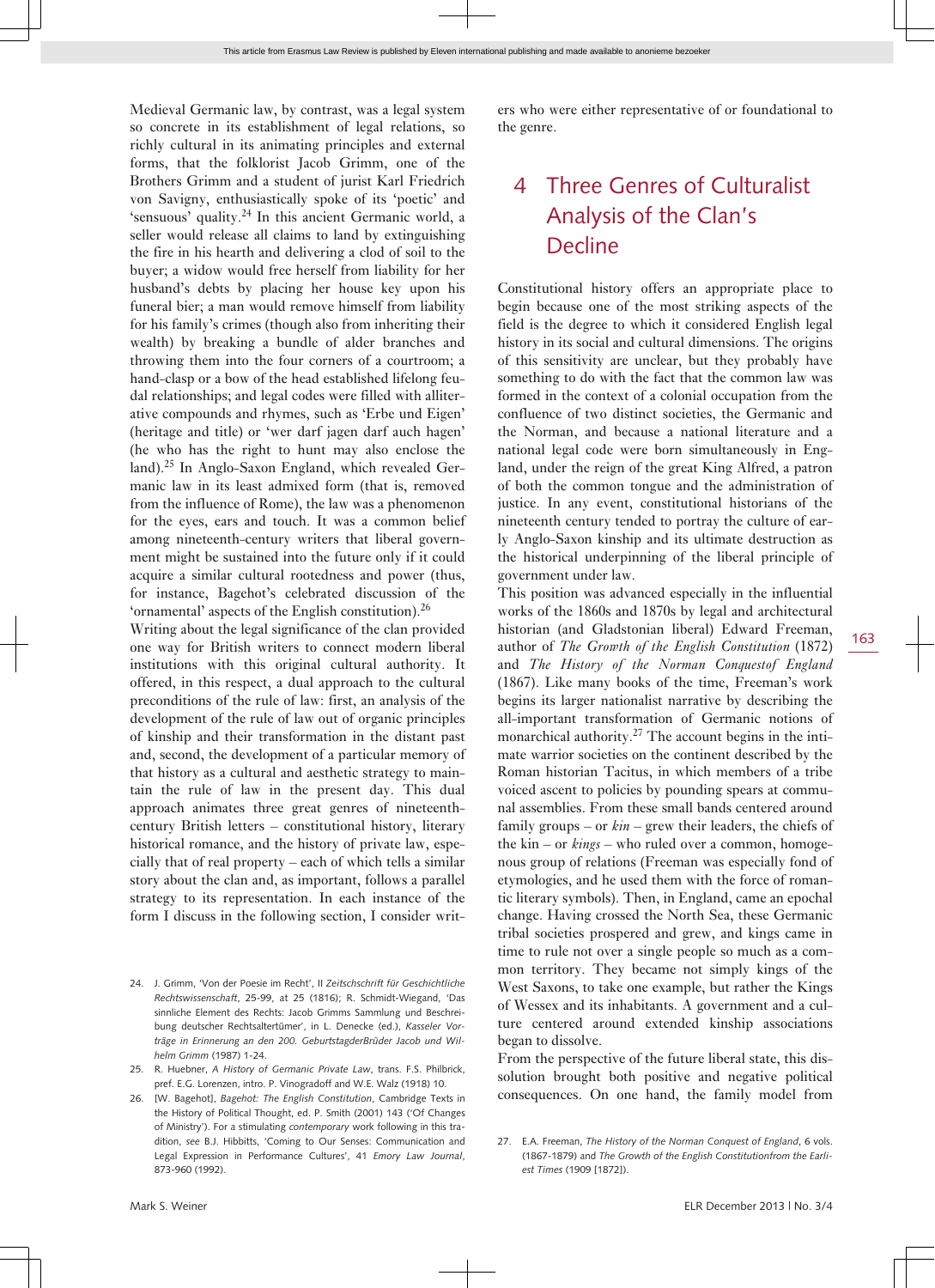which Anglo-Saxon conceptions of kingship grew served as the framework for the formation of an institution that placed the territorialized King under increasingly formalized, quasi-democratic control. That institution was the *witangemot*, the assembly of wise men – or, to follow another etymology, the assembly of family *elders*, or *eldormen*, or (from the Scandinavian) *earls* – which elected the King and in principle could depose him. Here was the forerunner of modern parliament, and the birth of a state bound by law. At the same time, the increasingly representative character of government attenuated the personal bond between the King and his subjects that had long been central to Germanic society, and it threatened to erode the mutual feelings of loyalty and responsibility between state and citizens that was required for the maintenance of a government under law. With the waning of the clan, the state was ever less the immediate product of Gierkean organic associations. As Burrow notes, however, it was within this cultural breach that constitutional historians like Freeman found their calling. For to remedy the deleterious effects of the dissolution of Germanic society as a government of clans (otherwise politically necessary for liberalism), it was thought imperative as a matter of national civic consciousness to establish and emphasize the very kin-based pedigree and continuing Germanic resonance of modern constitutional institutions. Historians could contribute to the cultural basis of liberal government by producing a form of national memory that would enrobe presentday legal forms with the solemnity of a collective, culturally rooted ancestry, thus binding a liberal nation together through the recollection of its anti-liberal past. Freeman and others were dedicated to this ideological project, and it informed their aesthetic choices as historians throughout their work (to take one indicative example, Freeman sought to write British legal history using only words whose origin lay in England before the Norman conquest – even the Saxon defeat at Hastings would be called the battle of Senlac).

Writing 50 years earlier, and deeply influencing later constitutional historians, who read him avidly in their youth, Walter Scott treated the subject of the clan in substantially similar ways, developing a body of national memory that resolved the tension between organic associations and the individual through a literary form, the novel, often said to be specially suited to the purpose.<sup>28</sup> This is evident not only in Scott's colorful portrayal of life among the medieval Anglo-Saxons in *Ivanhoe* (1819), but also in his most celebrated work, *Waverley* (1814), a historical romance about Scotland in 1745, the year of the failed Jacobite rebellion led by the Stuart pretender Bonnie Prince Charlie. Here begins my Scot-

tish detour – which is also a detour literature, an essential window onto the social imaginary of law.<sup>29</sup>

Scott's novel concerns Edward Waverley, a young man torn between the liberal, Whig sympathies of his father, who works for the Hanoverian government in London, and the Jacobite cultural tendencies of his uncle, who reared him. Scott dramatized the solution to this ideological conflict through a love plot set within a sociolegal environment. While serving in the British army, Edward is quartered in Scotland. There, he meets Rose, the sensible and family-oriented daughter of a Jacobite friend of his uncle, a Scottish baron from the lowlands. Marriage to Rose seems possible, but soon, Waverley visits the mountain hideaway of the Mac-Ivors, a colorful clan of Scotch highlanders, coming to know both their courageous leader, Chieftain Fergus, and his beautiful and fiery sister, Flora, with whom he falls in love. Waverley's marital choice thus is between two flowers: one, Flora, aptly Latinate and abstract given the Roman character of Scots law; the other Anglo-Saxon and particular, Rose.

Scott meticulously depicts the life of the Mac-Ivor clan, based on his many years of folkloric research in Scotland, and these detailed portraits comprise some of the most memorable parts of his work.30 The Mac-Ivors, importantly, are not mere cultural nationalists. They are actively engaged in paramilitary preparations for the Stuart rebellion, and the turning point in *Waverley* comes when young Edward joins them, drawn in by his love for Flora and the romantic life of the clan. The rebellion fails, but Edward is not lost. Through some twists of plot, he escapes execution for treason (the rebel leaders are tried and convicted in England), and he ultimately marries Rose, leaving behind the exciting life of the highlanders and their anti-liberal political commitments – all the while, however, actively kindling his experience with them into a sustaining, romantic memory. Edward will be a man of the lowlands, and a British subject, with an eternal recollection of his grand highland experience.

Scott was a lawyer by training, reared to join the family firm, and it is thus not surprising that *Waverley* consistently explores socio-legal themes. Indeed, the novel could be said to put into literary form the jurisprudential issues embodied in two British statutes passed in the wake of the 45 rebellion and together meant to sound the death knell for an independent Scotland and its system of clans. These were the Proscription Act of 1746/1747 and the Heritable Jurisdictions Act of 1746. Both laws were a source of driving concern for Scott. The first was directed in part towards cultural matters; it forbade the wearing of the distinctive form of highland dress, the kilt and tartan. The second statute was directed towards issues of legal dominion; it abolished

<sup>28.</sup> On Scott, *see* J. Sutherland, *The Life of Walter Scott: A Critical Biography* (1995); on Scott and law, *see* 30-32. For a discussion of the accuracy of Scott's portrayal of medieval law, *see* D. Stechern, *Das Recht in den Romanen von Sir Walter Scott* (2002).

<sup>29.</sup> For a recent study linking literature and law nineteenth-century Britain, *see* A. Ben-Yishai, *Common Precedents: The Presentness of the Past in Victorian Law and Fiction* (2013).

<sup>30.</sup> For a recent discussion of Scottish clan society, *see* M. Newton, *Warriors of the Word: The World of the Scottish Highlanders* (2009) 122-163.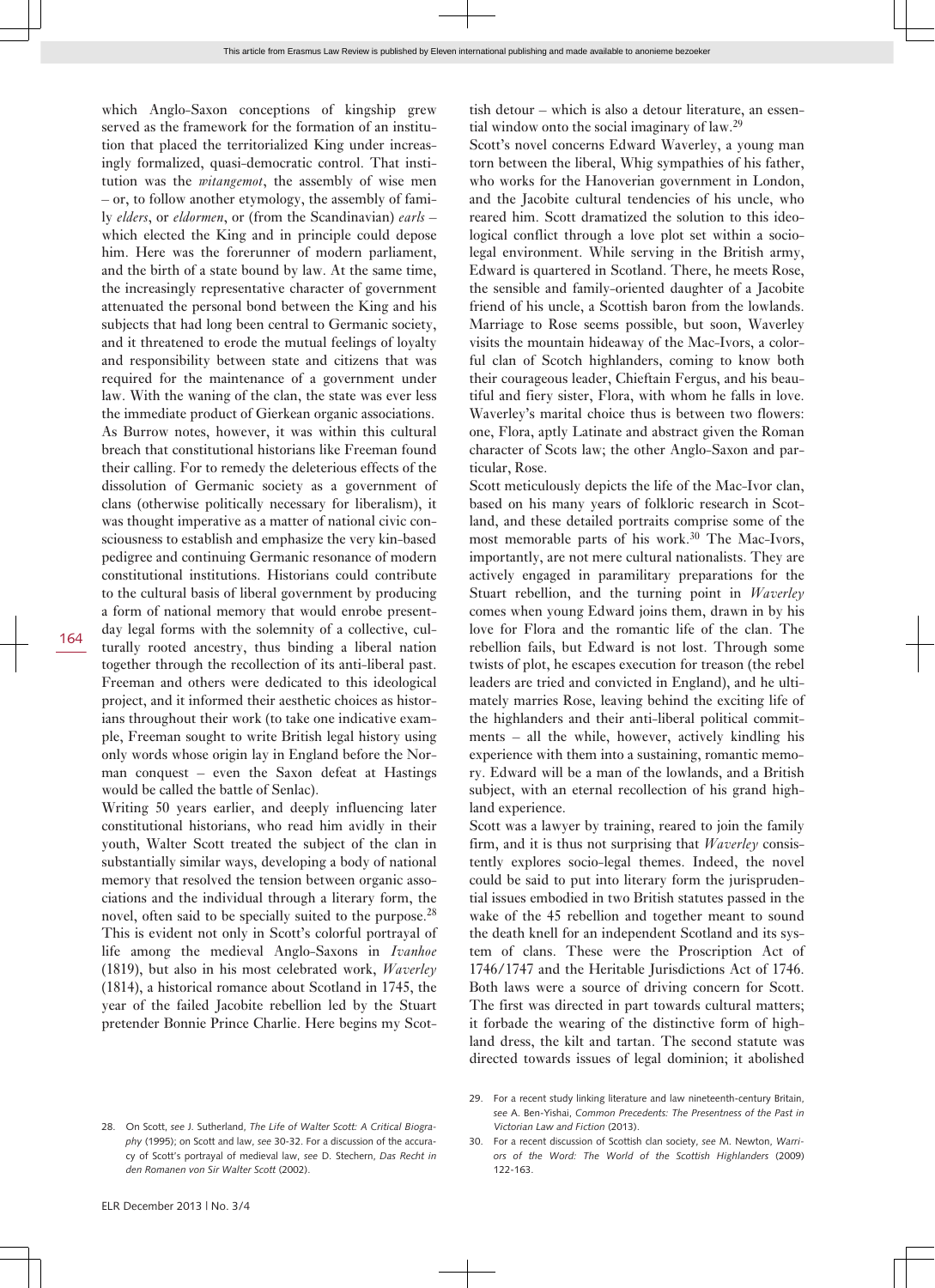the inherited authority of Scottish lairds and clan chiefs to hold court over a variety of disputes arising on their land, the forfeiture of which was the penalty for noncompliance.

The effect of this combined assault on Scottish life was profound, but what emerges strikingly from *Waverley* is – ironically – Scott's ultimate sympathy with the result. The Mac-Ivors may cut a handsome figure, but in one of the climactic moments of the novel, when chieftain Fergus deals out justice, it is entirely lacking in the due process the rebels themselves will be granted in the courts of England in the conclusion of the book (in the scene, Fergus Mac-Ivor strikes one of his kinsmen on the skull, nearly splitting it open). For Scott, the clan and its legal order had to be overcome in the course of Scottish modernization; indeed, Scott himself long held the county office of Sheriff Depute, a position which evolved to new importance in legal administration precisely in the wake of the Jurisdictions Act.

At the same time, ironically, the new, superior legal order, which took the place of the clan, could be maintained only if the culture that sustained the clan itself –the rich folk life of tartan and ballad Scott so painstakingly chronicled – were given a place of honor in national memory. For reasons similar to those shaping Edward Freeman's constitutional writing, Scott nullified the active political and legal significance of the paramilitary exploits of the Mac-Ivors and their chieftain's difficult law even as he rendered them culturally sustaining, as vital for a unified Britain's common liberal institutions as was Edward's memory of the highlands for his adult personhood. It is this historical consciousness, with all its socio-legal implications, to which Scott gives novelistic expression. A liberal legal order would rest on the embrace in wistful memory of anti-liberal kinship associations; indeed, the fact of that embrace in Scott's own work might be said to have been one of the cultural signs of modern liberalism's true legal advent. The law of a liberal state, that is, would have as its cultural foundation the sympathetic memory of the anti-liberal law of the clan it transcended. The fate of legal centralization and modernization would depend upon whether its supporters could also nurture a positive memory of an ancient source of legal pluralism. Well beyond his literary work, Scott put this ambivalent vision into practice in his celebrated orchestration of King George's visit to Scotland in 1822, which he conceived as a two-week Celtic cultural revival, with the Hanoverian monarch at its head.<sup>31</sup>

Finally, consider medieval private law, specifically how early Anglo-Saxon society conceived of property in land. The nature of landholding in early medieval England carried a special charge because of a fascinating social fact revealed in the Norman land census known as the Domesday Book, which historians of the nineteenth century were coming more fully to understand. The

survey revealed that at the time of William's invasion, land was held essentially the same way throughout England, namely in great estates run by a lord of the manor who both held court and had the responsibility for paying taxes to his King; under him, in turn, lived villeins holding unalienable land in exchange for service and, furthermore, holding that land in nearly identical ways across manorial estates. The historical question this raised was how the vast majority of the descendants of the free Germanic conquerors of the fifth century had over time become dependent serfs, and this raised the question of how land was held in England from the start.

Much turned on the answer. Friedrich Engels took a special interest in the subject, drawing from one line of academic work the lesson that early communities had held property in a form of primitive communism. For Engels, ancient peoples were both communal and free, and study of them suggested the possibility that the modern state through economic collectivization could return humanity to a higher level of the '*liberty, equality,* and fraternity' of this original social form.<sup>32</sup> The eminent legal historian Frederic Maitland reached a not unrelated conclusion from a radically different view of the evidence, arguing that Anglo-Saxon property holding had been centered entirely around individuals. Early medieval law, he wrote, knew nothing of groups, whereas a great achievement of modern legal thought was the development of associations with legal personality  $- a$ development which should now be advanced and used to facilitate social ends.<sup>33</sup>

The stakes at issue in the matter of Anglo-Saxon property law were not simply hortatory, but often quite immediate. In colonial India, for instance, the subject bore directly on whether traditional restraints on the sale of land or usufruct rights of communal usage should be enforced by British authorities, as they were in the Northwest provinces, or whether a regime of individual, alienable property should instead be established, as it was to some extent in Bombay.

The self-consciously liberal position in this debate was taken by Frederic Seebohm, author of *The English Village Community* (1883) and *Tribal Custom in Anglo-Saxon Law* (1902).<sup>34</sup> The titles of these studies suggest their arcane quality, but Seebohm was no antiquarian. He approached his books with a lively sense that their

- 32. F. Engels, *The Origin of the Family, Private Property, and the State in the Light of the Researches of Lewis H. Morgan*, ed. and intro. E.B. Leacock (1972) 237 (quoting Morgan, *Ancient Society*, 552) (Engels's italics).
- 33. On Maitland, *see* S.D. White, 'Maitland on Family and Kinship', in J.G. Hudson (ed.), *The 'History of English Law': Centenary Essays on 'Pollock and Maitland'*, *Proceedings of the British Academy,* Book 89 (1996) 91-114.
- 34. For a discussion, *see* J.W. Burrow, '"The Village Community" and the Uses of History in Late Nineteenth-Century England', in N. McKendrick (ed.), *Historical Perspectives: Studies in English Thought and Society* (1974) 255-284. On the village community, *see also* H.S. Maine, *Village-Communities in the East and West* (1871); B.H. Baden-Powell, *The Origin and Growth of Village Communities in India* (1899); G.L. Gomme, *The Village Community* (1890) and *Primitive Folk-Moots; or, Open-Air Assemblies in Britain* (1880).

<sup>31.</sup> For a detailed treatment of Scott's treatment of Scottish clan life and its relation to modern liberal government during the 1822 celebration, *see* Weiner, above n. 1, at 191-193.